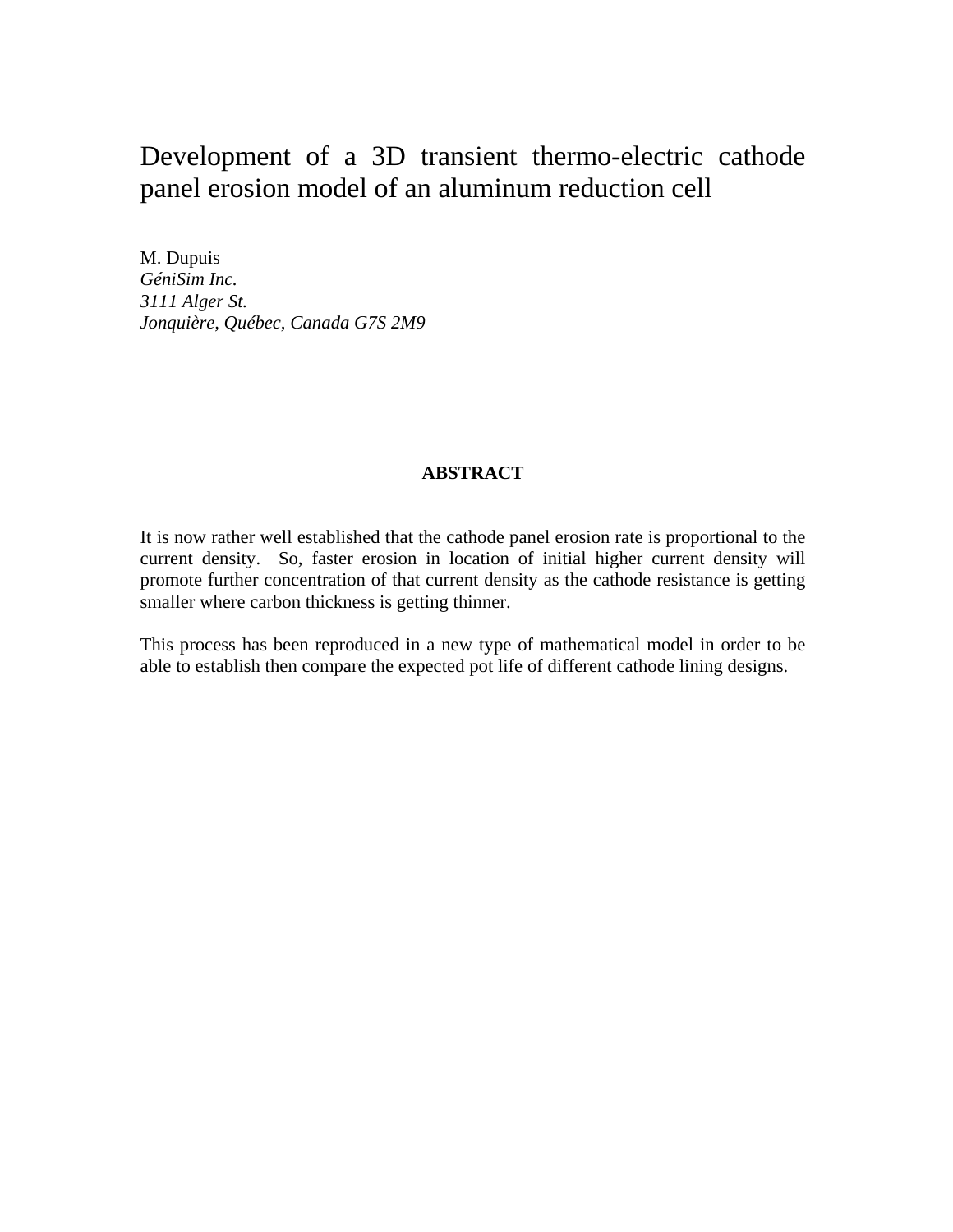# **INTRODUCTION**

For high amperage cells, graphitized carbon cathode blocks are now the preferred choice because, contrarily to the graphitic blocks, their use prevent the cathodic resistance to increase to catastrophic level with cell age (1). Unfortunately, graphitized cathode blocks are characterized by an increased erosion rate that limits, in current cell designs, the cell life to a maximum of 2500 days (1).

Furthermore, extensive measurement campaigns clearly show that the erosion rate is proportional to the cathode block surface current density (1, 2). For that reason, the most straightforward way to gain back pot life is to equalize the surface current density (3). Typically, this would be performed by studying different lining designs, using a mathematical model (3).

## **MODEL DESCRIPTION**

For the purpose of carrying up such lining design retrofit studies, a 3D transient thermoelectric cathode panel erosion model has been developed on the commercial final element code  $ANSYS<sup>®</sup>$ . That model is the extension of the already available 3D thermo-electric cathode model (4, 5, 6).

The existing 3D thermo-electric model is already computing the steady-state cathode heat loss, ledge profile and cathode drop. Of course, the cathode blocks surface current density at the steady-state ledge toe position is part of the obtained solution.

### Addition of an erosion law

The only thing missing to build a transient cathode panel erosion model that would be able to compute the cathode panel erosion evolution up to the point of failure of the cell is an erosion law:

$$
ER_{(cm/year)} = A_{(cm/year)} + B_{(cm/(year A/cm2))} * CD_{(A/cm2)}
$$
 (1)

Typically, constants A and B would be adjusted in order to minimize the difference between the model predictions and a measured erosion profile like the one presented in Figure 9 of reference 1.

### Solution strategy

Starting with the as-built geometry, the initial heat balance, ledge profile, cathode drop and surface current density are computed (standard thermo-electric solution).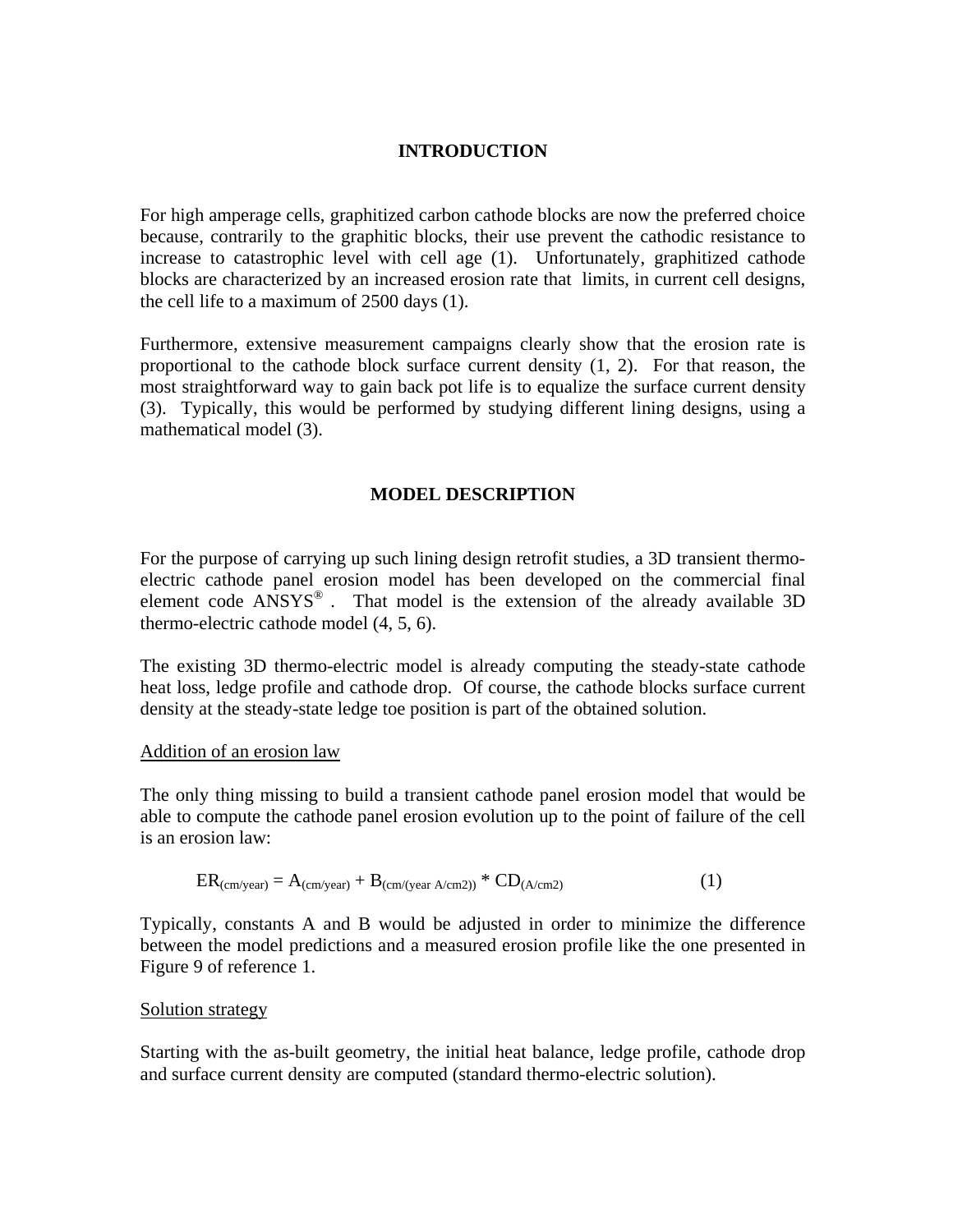Using the surface current density, the erosion law and a user-defined time step, the cathode block thickness is reduced locally generating an erosion profile in the model.

Using the eroded geometry, heat balance, ledge profile, cathode drop and surface current density are updated.

As the updated surface current density will invariably have a bigger maximum current density, the erosion law will systematically compute a higher maximum erosion rate the second time around.

Theoretically, this loop is carried out until the thickness of the carbon above the collector bar reaches zero at the location of the maximum erosion rate. In practice, at least in the current model implementation, the finite element solver starts to complain about badly deformed shape elements well before that!

Nevertheless, the analysis is carried out long enough to be able to extrapolate the evolution of the maximum erosion rate up to the theoretical point of failure.

## **TYPICAL BASE CASE MODEL SOLUTION**

In order to present model results as close as possible to existing high amperage cells, yet using public domain informations, the base case cell design presented here is inspired from the one published in a JOM February 1994 article (7).

Based on the erosion rate reported this year in Reny et al. TMS paper (2), the parameter B of the erosion law is set to 4 cm/(year  $A/cm<sup>2</sup>$ ). Parameter A is arbitrarily set to zero because there is not enough public domain informations to establish a value. Figure 17 of reference 3 could have been used to establish the value of parameter A and B, but unfortunately the current density scale is missing!

Figure 1 shows the obtained erosion profile and the corresponding surface current density after two years of erosion using 0.25 year time steps.

Figure 2 presents the evolution of the maximum erosion rate. It can be noticed that despite the current density concentration mechanism described above, the maximum erosion rate remains almost constant, in perfect agreement with the measurement reported by Reny et al.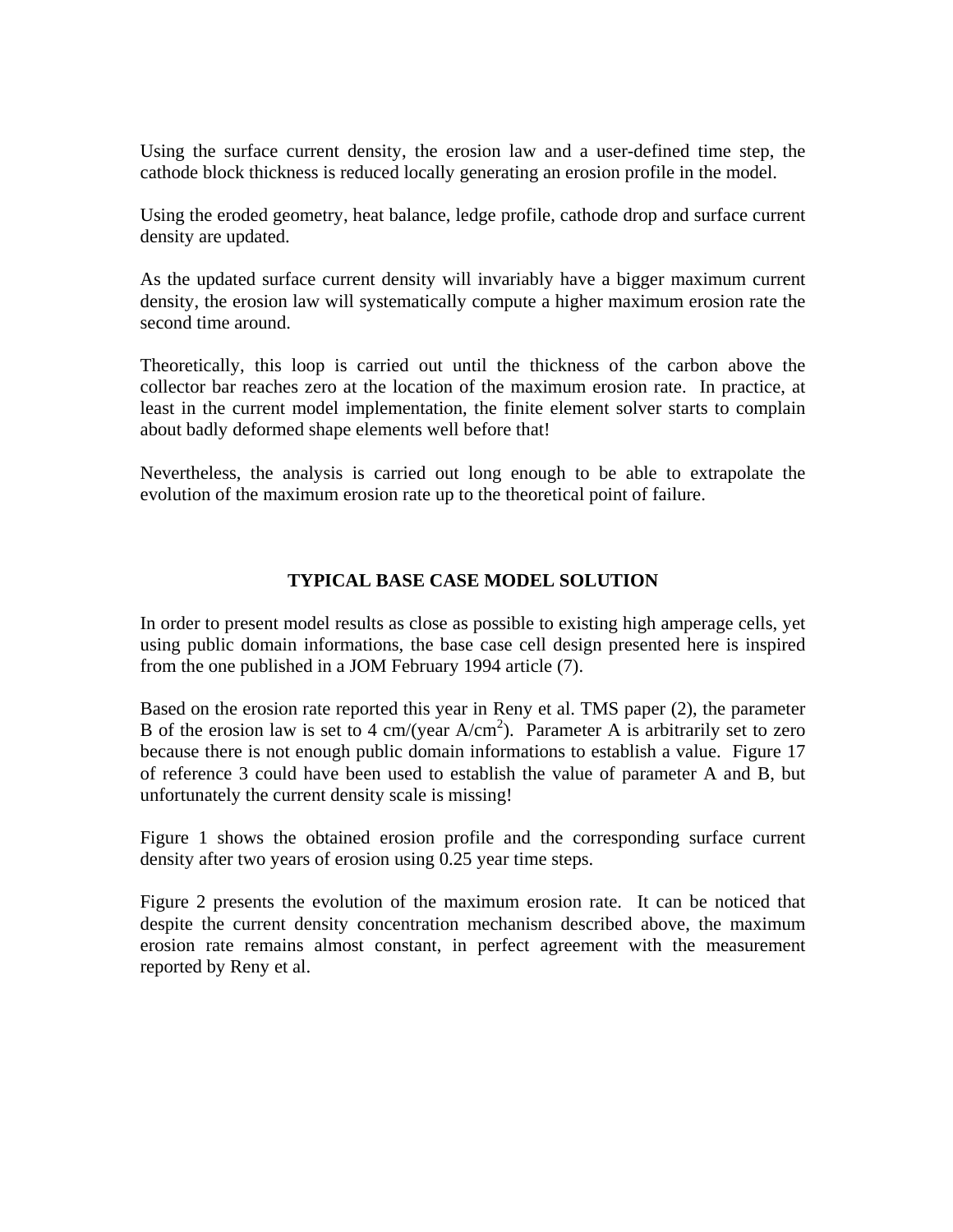

Figure 1: Erosion profile of the base case model after 2 years



**Cathode Wear Evolution**

Figure 2: Evolution of the maximum erosion of the base case model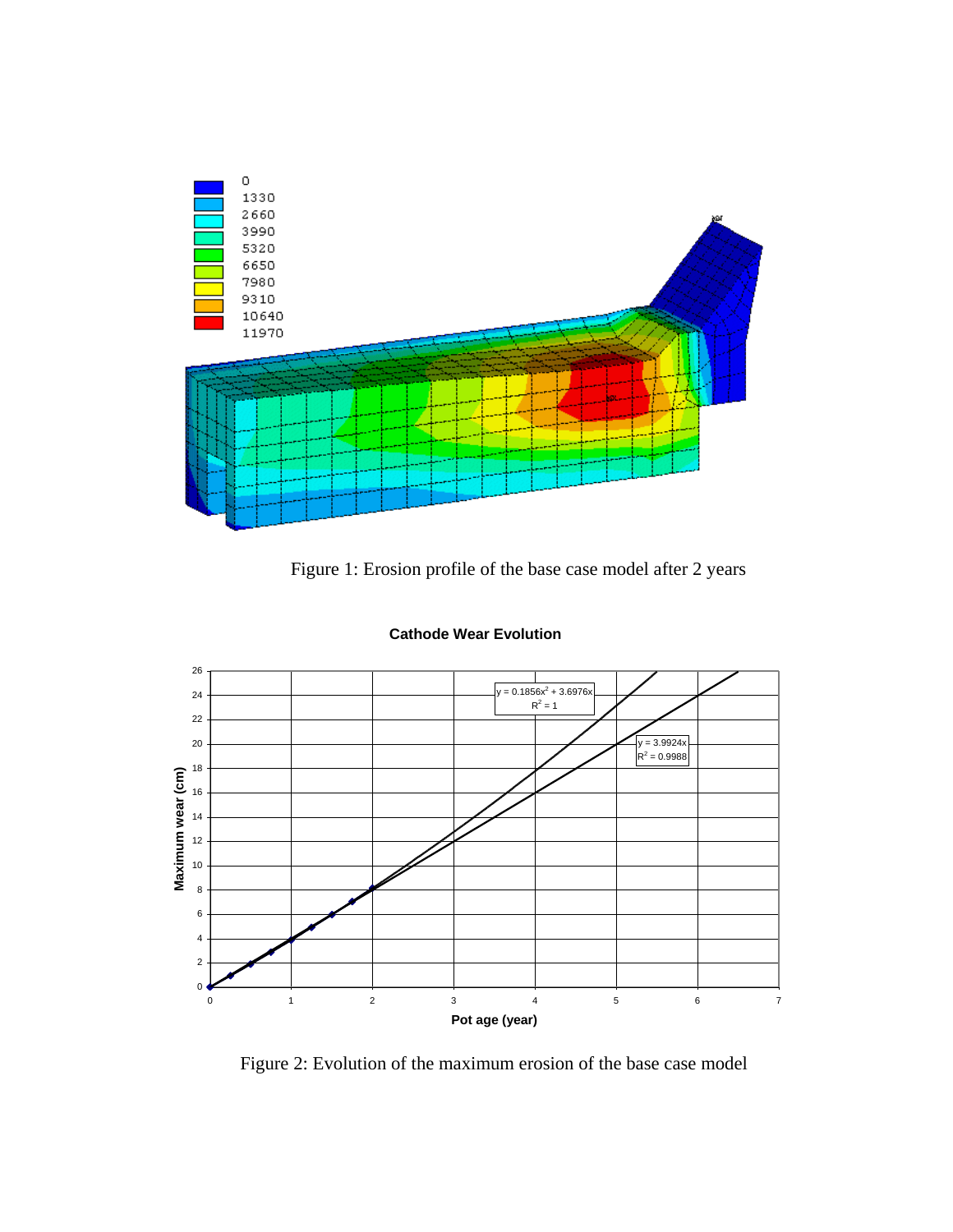This is explained by the fact that the electrical resistance of the graphitized carbon block itself is small compared with the collector bar resistance and the cast iron/carbon contact resistance. So, even a significant erosion profile hardly affects the surface current density distribution.

Yet, even if the acceleration of the erosion rate is too small to be measured experimentally, the impact of that acceleration is big enough to remove one year of theoretical maximum cell life, if an accurate parabolic extrapolation is used instead of a linear one to compute it (2012 vs 2379 days).

# **ANALYSIS OF A FIRST RETROFIT PROPOSAL**

Now that we have a model that well represents the erosion rate phenomenon, the next step is to modify the existing design to improve the predicted theoretical cell life by reducing the current density gradient on the cathode surface.

There is many ways to achieve this. A simple one would be to create local current pickup points along the bar by removing some of the cast iron (see Figure 3).



Figure 3: Geometry of the first retrofit proposal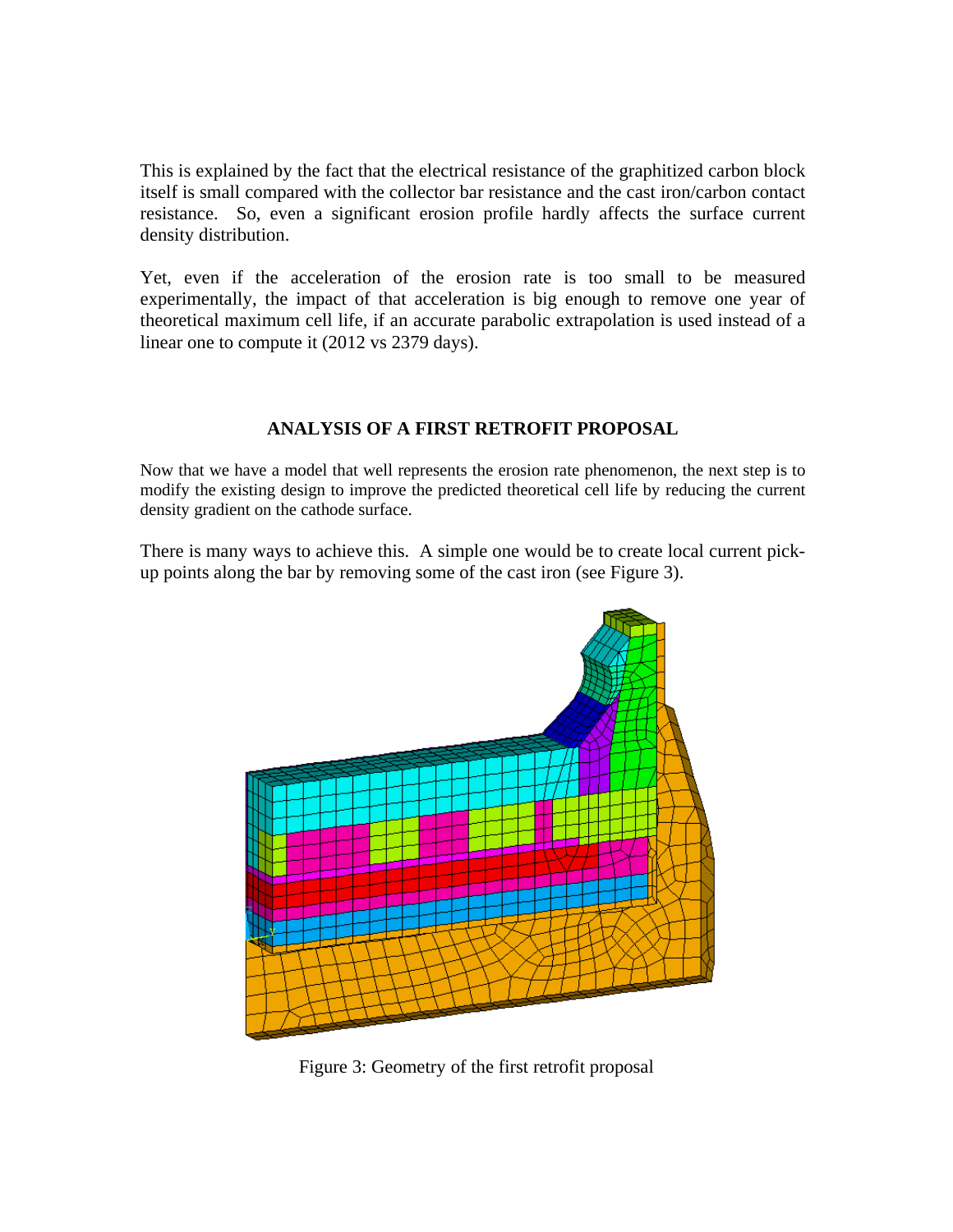

Figure 4: Erosion profile of the first retrofit proposal after 2 years



#### **Cathode Wear Evolution**

Figure 5: Evolution of the maximum erosion of the first retrofit proposal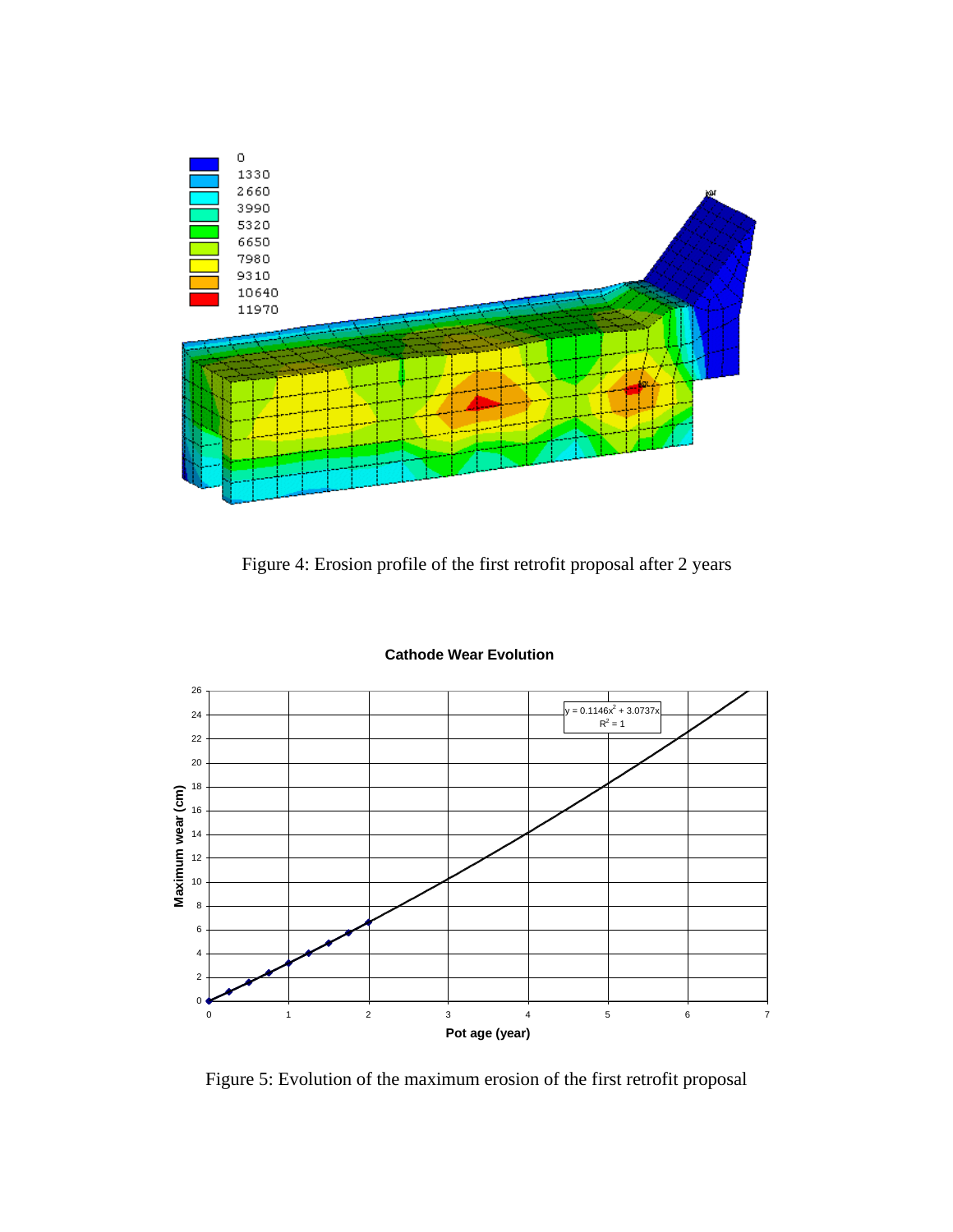To compensate for the natural geometry bias toward the edge of the block, the current pick-up points are bigger toward the center of the block, creating a counter effect bias this time toward the center.

As it can be seen in Figure 4, this non-optimized configuration already produces an almost uniform current density and a corresponding quite uniform erosion rate on the cathode surface. The price to pay is an increase of 23% of the cathode drop (from 273 to 335 mV) even with an increase of 20% of the collector bar width (from 10 to 12 cm).

Despite the drastic improvement of the surface current density, the predicted theoretical maximum cell life remains quite low at 2468 days (see Figure 5). This can be easily explain by the fact that even with a uniform surface current density, an erosion rate of 4  $cm/(year A/cm<sup>2</sup>)$  still translates into a fairly high maximum erosion rate.

# **ANALYSIS OF A SECOND RETROFIT PROPOSAL**

The above retrofit study demonstrates the limit of the surface current density equalization on the increase of the maximum theoretical cell life. Until someone discovers a way to reduce the graphitized carbon block erosion rate express in terms of  $cm/(year A/cm<sup>2</sup>)$ , the height of carbon material above the bar will remain the primary limiting factor of the cell life.

Clearly, more carbon material is needed above the collector bar to expand the cell life and one could not expect to find a simple and efficient solution by looking at the block and bar/block configuration alone!

Yet, a simple solution to the graphitized cathode carbon block fast erosion rate problem exists from an opportunity created by another property of that same graphitized carbon block: its very low sodium expansion coefficient.

It is rather ironic to think that for almost a century the aluminum industry was designing pot shells too weak to maintain their integrity while exposed to the huge internal pressure resulting from the high sodium expansion coefficient of anthracite carbon blocks (8). Then, in the 70's, pot shells were finally designed strong enough to withstand that huge pressure. Nowadays, the same very strong pot shells are being used with the graphitized carbon blocks that do not have a big swelling coefficient. Clearly, those pot shells are much too strong for the new type of internal load generated by the expansion of those graphitized carbon blocks!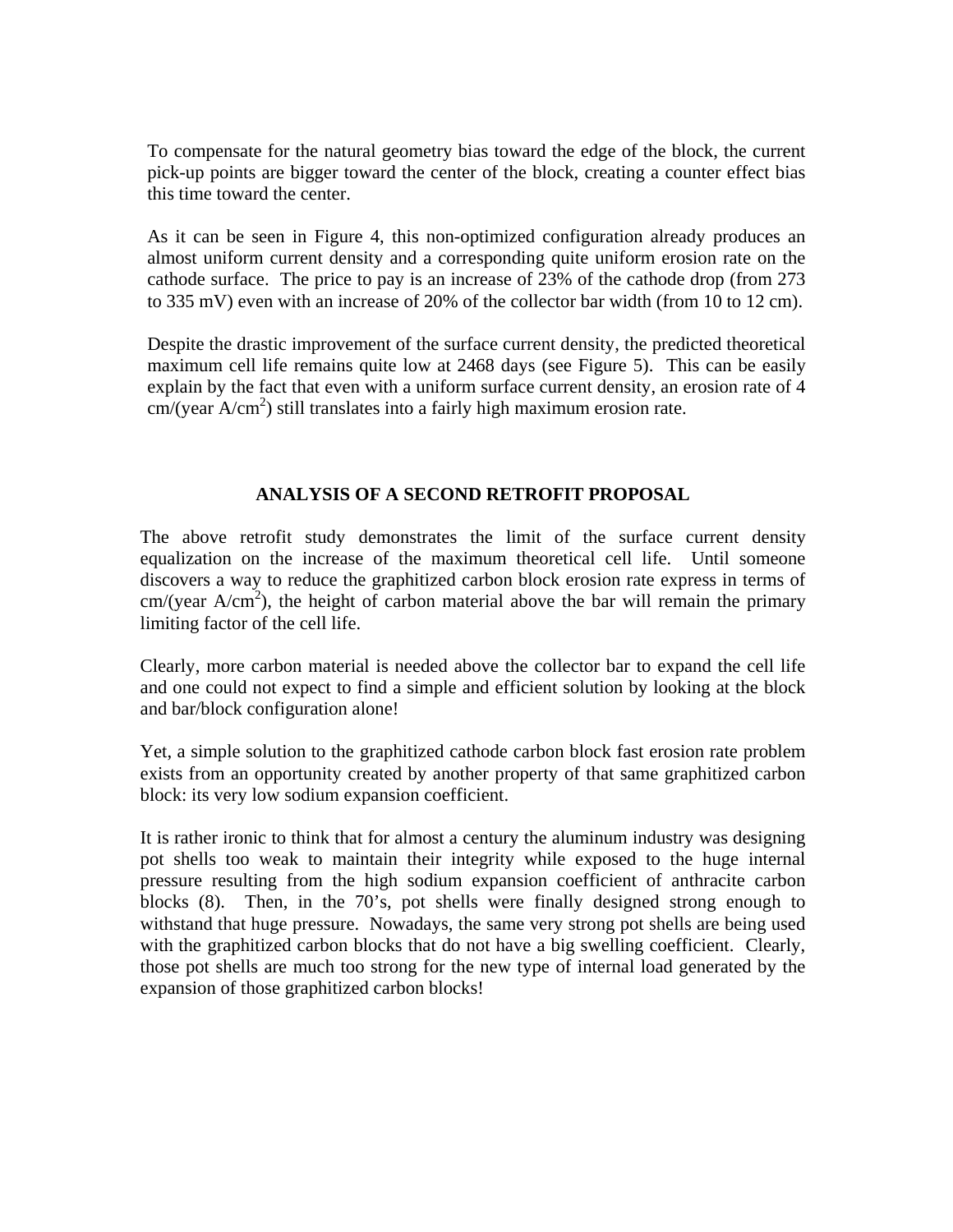For this reason, this second retrofit proposal increases the cathode block height by 10 cm without decreasing the cell cavity simply by reducing by 10 cm the height of the horizontal cradles web under the pot shell floor (i.e. moving the pot shell floor down 10 cm, see Figure 6).



Figure 6: Geometry of the second retrofit proposal

To further compensate for the cathode drop increase generated by the use of localized cast iron current pick-up points along the bar, it is proposed to increase the collector bar height by 20% (from 20 to 24 cm). After both the increase of 10 cm of the block height and the increase of 4 cm of the bar height, an increase of 6 cm of the initial carbon height above the bar (from 26 to 32 cm) is obtained.

Figure 7 shows the obtained erosion profile after 2 years of operation. More importantly, Figure 8 presents the corresponding theoretical cell life of 3509 days. Furthermore, with its cross-section increase of 44% compared to the base case design, the cathode drop is only raised by 7% (from 273 to 293 mV).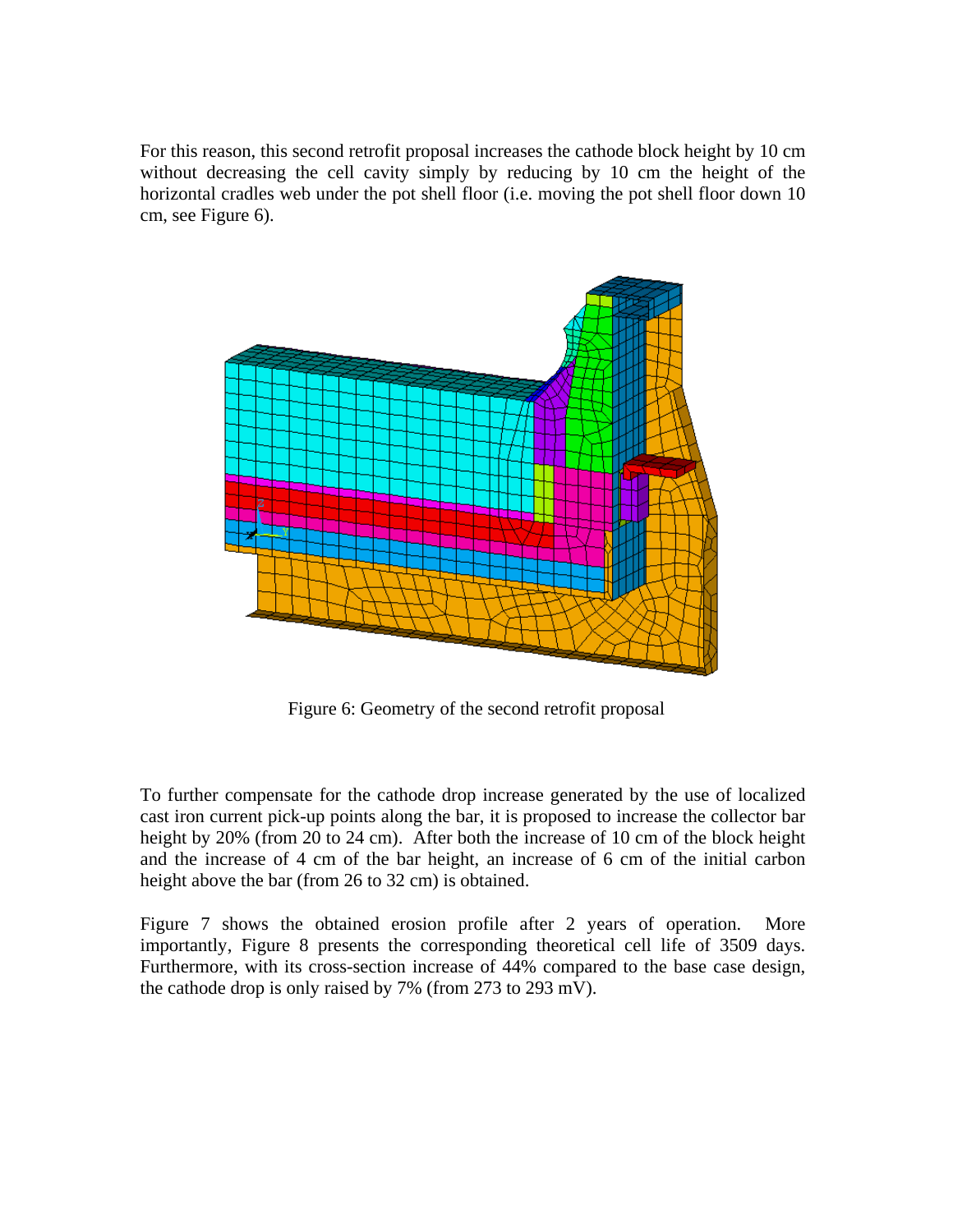

Figure 7: Erosion profile of the second retrofit proposal after 2 years



**Cathode Wear Evolution**

Figure 8: Evolution of the maximum erosion of the second retrofit proposal